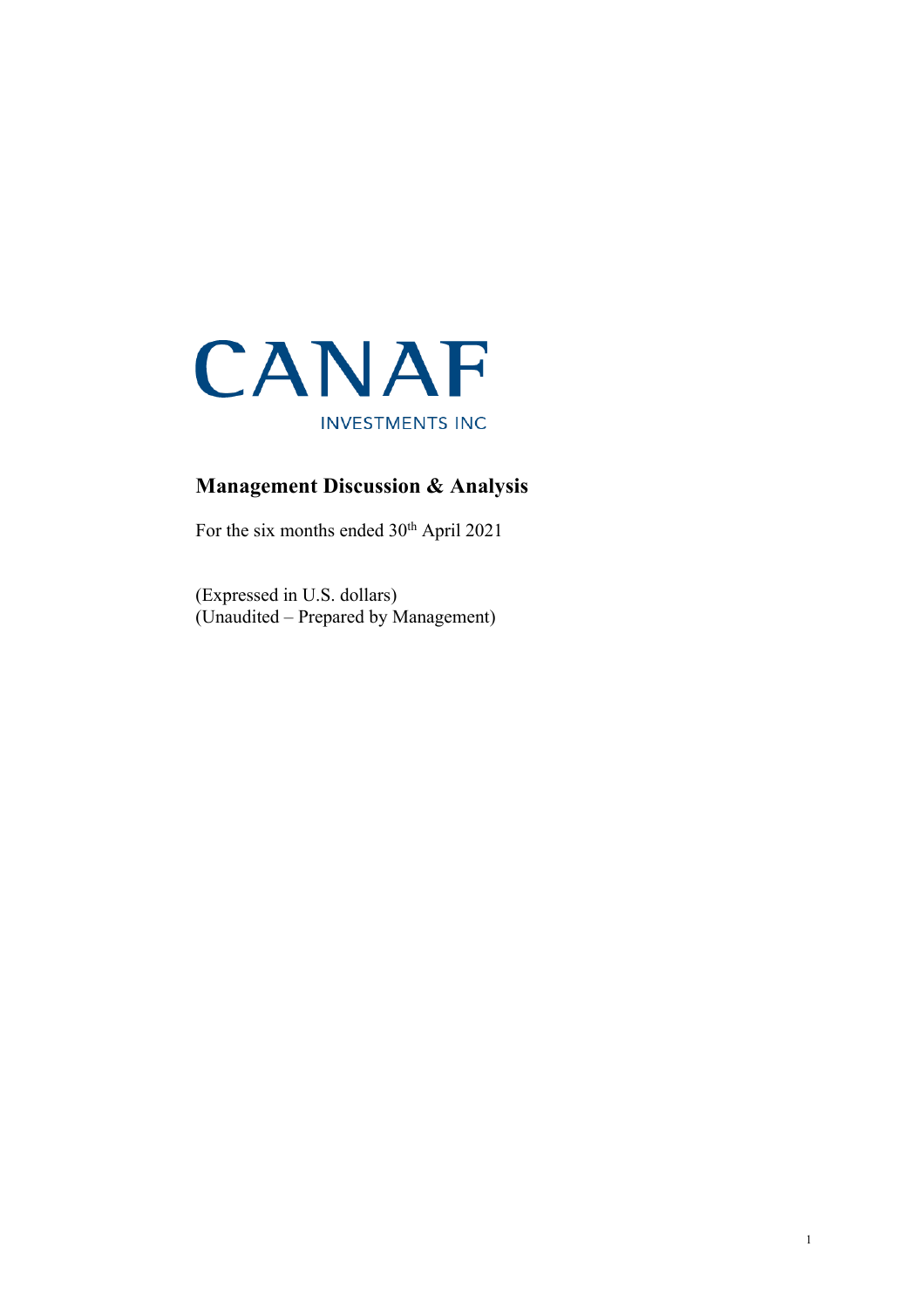# **INTRODUCTION**

Date Prepared: 21<sup>st</sup> June 2021.

This Management Discussion and Analysis, ("MDA") covers the operations of Canaf Investments Inc. ("Canaf" or the "Corporation") for the six months ended April 30, 2021 and should be read in conjunction with the unaudited consolidated Financial Statements for the six months ended April 30, 2021 and audited consolidated Financial Statements for the year ended October 31 2020 and related notes. The Financial Statements are presented in accordance with International Financial Reporting Standards ("IFRS"). Canaf's accounting policies are described in Note 2 of the unaudited Financial Statements for the six months ended April 30, 2021. The financial statements together with this MDA are intended to provide investors with a reasonable basis for assessing the financial performance of the Corporation.

All dollar amounts are expressed in US dollars, the functional currency of the Corporation, unless otherwise stated. The Corporation's listing on the TSX-V however, is quoted in Canadian Dollars. Additional information relating to the Corporation is available on SEDAR at www.sedar.com. or at Corporation's website at www.canafinvestments.com.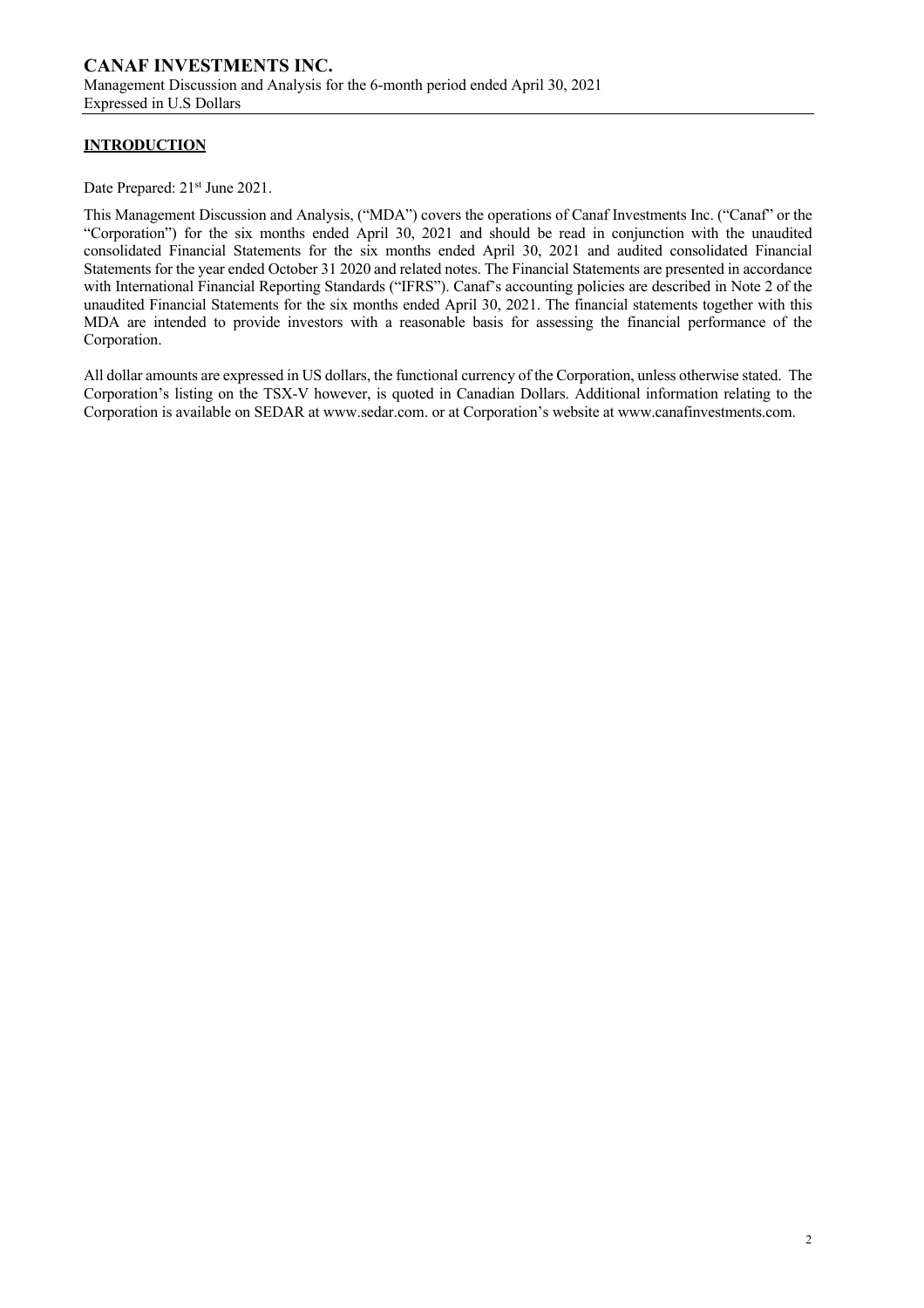# **DESCRIPTION OF BUSINESS**

Canaf is incorporated in the Province of Alberta with two wholly owned subsidiaries in South Africa, Quantum Screening and Crushing (Pty) Limited ("Quantum"), and Canaf Investments (Pty) Ltd, ("Canaf Ltd").

Quantum, through its 70% owned subsidiary, Southern Coal (Pty) Ltd. ("Southern Coal"), processes anthracite coal into de-volatised anthracite (calcined anthracite) for sale mostly to steel and ferromanganese manufacturers as a substitute product for coke.

Canaf Investments (Pty) Ltd, incorporated in 2019, acts as Canaf's South African holding company with the intention of creating a diverse Corporation focused on sustainable and long-term growth sectors within South Africa. Canaf Investments (Pty) Ltd owns 100% of Canaf Estate Holdings (Pty) Ltd., ("CEH").

# *Southern Coal – Calcined Anthracite, South Africa*

Southern Coal produces calcined anthracite, which is primarily sold as a substitute to coke in sintering processes, by feeding anthracite coal through its rotary kilns, at temperatures between 900 and 1100 degrees centigrade; the volatiles are driven off and the effective carbon content increased.

Southern Coal's clients are world leaders in steel and ferromanganese production. Southern Coal's three kilns operate near Newcastle, KwaZulu Natal.

# *Canaf Estate Holdings – Property Investments, South Africa*

CEH is a property investment company focused on acquiring, redeveloping and renting properties primarily within the suburbs of the old Johannesburg CBD. CEH made its first property acquisition in August 2019.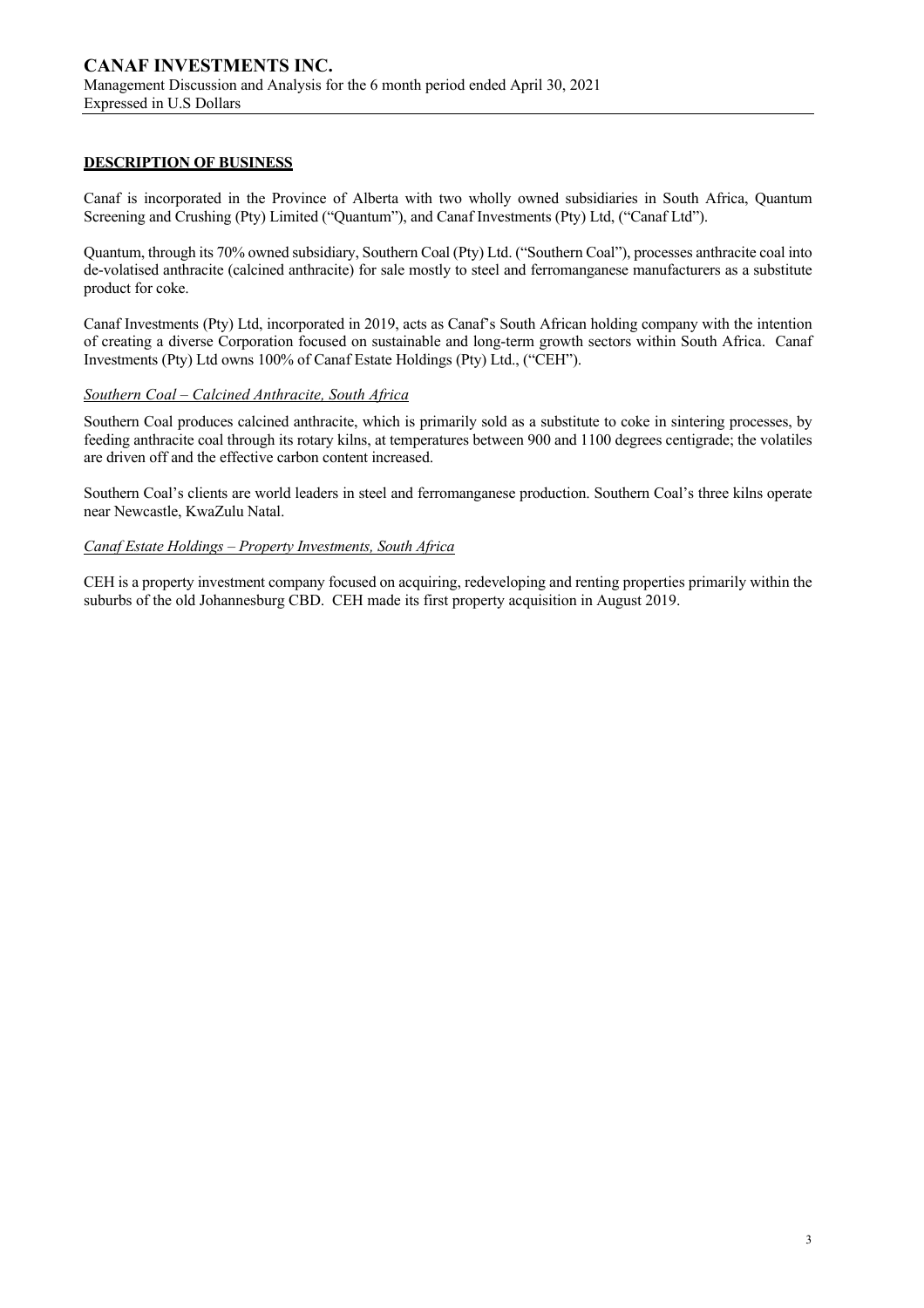# **OVERALL PERFORMANCE AND OUTLOOK**

The Corporation reports a strong six months with Sales of US\$6,292,558, a 15% improvement compared to the previous six months ended April 30, 2020 (US\$5,490,982), and net income of US\$440,206 (2020: US\$285,684) or CAN\$560,326 (2020: CAN\$384,519). Gross margins continue to hold strong and currently sit at 11.8% for the six months.

Revenue is expected to further increase for Q3 as demand for Southern Coal's products remain strong.

As announced on 21 June 2021, management are pleased to confirm that Quantum has secured further land tenure, within close proximity to its existing premises in South Africa. The signing of the lease forms part of management's ambitions to improve security to its South African anthracite beneficiation business, as well as providing opportunities for future growth and diversification. The agreement allows for a due diligence until 31 July 2021, and the term of the lease is for five years, with an option to extend for a further four years and nine months.

The new premises will enable Quantum and its operating business Southern Coal (Pty) Ltd, to handle greater quantities of material as well as relocate some of its product sizing operations to the site. Furthermore, the site brings added capacity for growth and diversification which the management team is actively pursuing.

Canaf is also pleased to announce the launch of its new website, www.canafinvestments.com. Management are keen that the new site becomes a platform to continue to increase awareness of the Canaf operations and will be further developing the site and content over the coming months.

#### Covid-19

Whilst Covid-19 remains a constant concern, the board has taken steps to minimise the impact of the pandemic on the business of the company. The board believes that the company is well positioned in the market and is pleased to confirm that the pandemic thus far has not had a negative effect on the financial performance of the Company.

As of 30 April 2021, Canaf shareholder equity stood at US\$5.084 million (CAN\$6.354 million).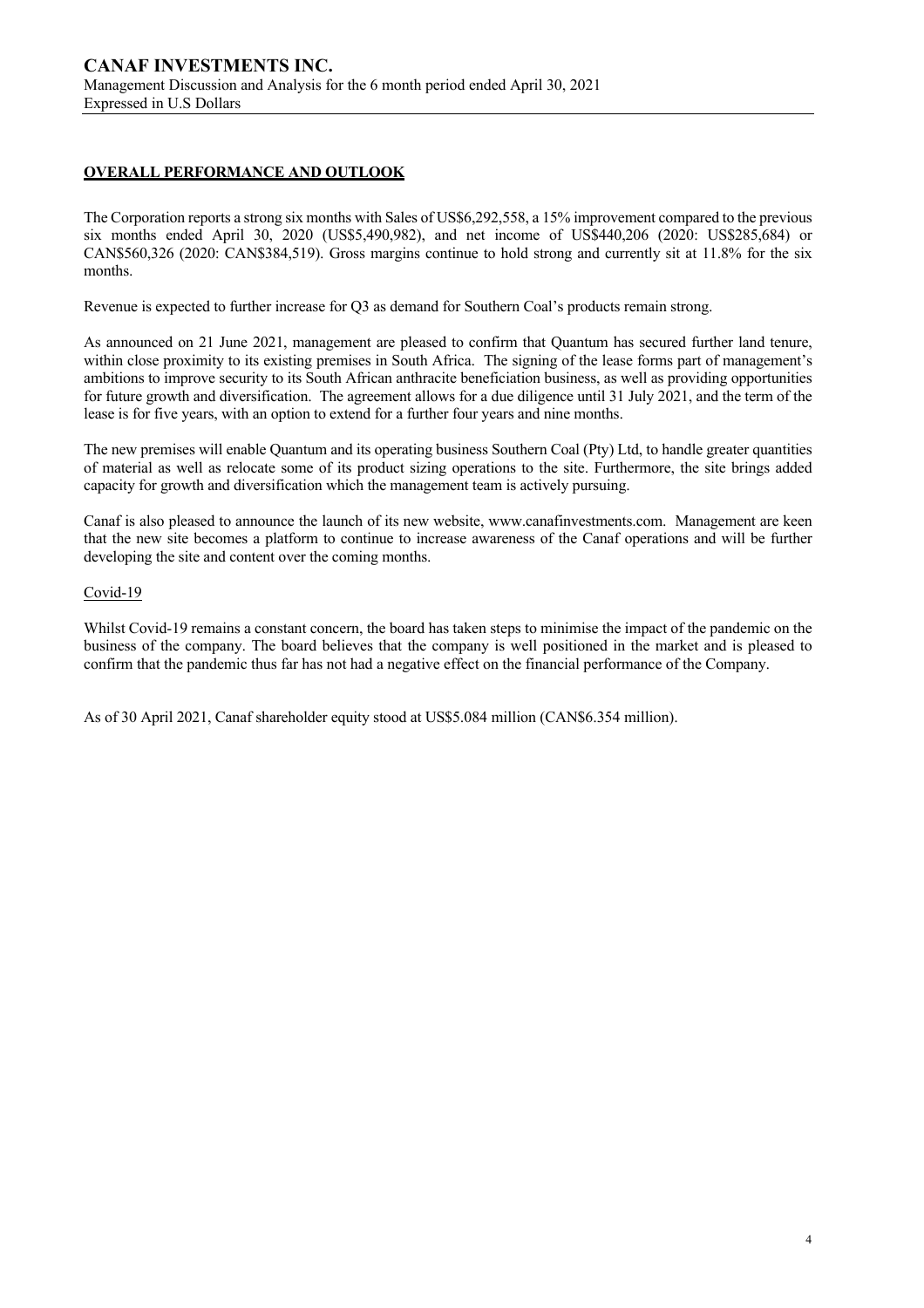# *Selected Financial Information*

Due to the Corporation being listed on the TSX-V and its share price being quoted in Canadian Dollars, the Corporation has converted some key financial information included in this report to Canadian Dollars. The following financial information is derived from the Corporation's un-audited financial statements for the quarter ended April 30, 2021, with a comparison in Canadian Dollars.

|                                                |             | <b>6 Months Ended</b> | <b>6 Months Ended</b> |                  |  |
|------------------------------------------------|-------------|-----------------------|-----------------------|------------------|--|
|                                                | 2021        | Apr 30<br>2020        | 2021                  | Apr $30$<br>2020 |  |
|                                                | US\$        | <b>USS</b>            | <b>CANS</b>           | <b>CANS</b>      |  |
| Conversion 1.00 US (av. 6 months)              |             |                       | 1.273                 | 1.346            |  |
|                                                |             |                       |                       |                  |  |
| Revenue from Sales                             | 6,292,558   | 5,490,982             | 8,009,636             | 7,390,650        |  |
| Cost of Sales                                  | (5,552,670) | (4,921,993)           | (7,067,852)           | (6,624,812)      |  |
| <b>Gross Profit</b>                            | 739,888     | 568,990               | 941,784               | 765,838          |  |
| Expenses                                       | (246, 954)  | (259,904)             | (314, 342)            | (349, 821)       |  |
| Interest Income                                | 82,095      | 76,817                | 104,497               | 103,393          |  |
| Other Income                                   | 24,081      | 9,528                 | 30,652                | 12,825           |  |
| Gain from Sale of Vehicle                      | $\Omega$    | $\theta$              | $\Omega$              | $\theta$         |  |
| Net Income for the year (before tax)           | 599,110     | 395,431               | 762,591               | 532,235          |  |
| Income Tax Recovery (Expense)                  | (158, 904)  | (109, 747)            | (202, 265)            | (147, 716)       |  |
| Net Income for the year                        | 440,206     | 285,684               | 560,326               | 384,519          |  |
| Attributable to the Shareholders               | 357,373     | 216,019               | 454,891               | 290,754          |  |
| Attributable to the Non-Controlling Interest   | 82,833      | 69,664                | 105,436               | 93,765           |  |
| <b>Adjusted EBITDA</b>                         | 602,572     | 433,085               | 766,998               | 582,916          |  |
|                                                |             |                       |                       |                  |  |
| Conversion 1.00 US (closing position Apr 2021) | 2021        | 2020                  | 1.250                 | 1.273            |  |
| <b>Total Assets</b>                            | 6,614,317   | 5,580,049             | 8,267,678             | 7,103,230        |  |
| <b>Total Equity</b>                            | 5,313,654   | 4,353,015             | 6,641,892             | 5,101,399        |  |

# *Non- GAAP Performance Measures*

The Corporation has included additional financial performance measures in this MD&A, such as adjusted EBITDA. The Corporation believes that, in addition to conventional measures prepared in accordance with IFRS, certain investors use this information to evaluate the Corporation's underlying performance of its core operations and its ability to generate cash flow. Accordingly, it is intended to provide additional information and should not be considered in isolation or as a substitute for measures of performance prepared in accordance with IFRS.

# *\*Reconciliation of Adjusted EBITDA and Profit*

|                                 |                  | <b>6 Months Ended</b> |             | <b>6 Months Ended</b> |  |
|---------------------------------|------------------|-----------------------|-------------|-----------------------|--|
|                                 |                  | Apr 30                |             | Apr $30$              |  |
|                                 | 2021             | 2020                  | 2021        | 2020                  |  |
|                                 | US\$             | US\$                  | <b>CANS</b> | <b>CANS</b>           |  |
| Conversion 1.00 US Dollar Rate  |                  |                       | 1.273       | 1.346                 |  |
| Net Income for the year         | 440,206          | 285,684               | 560,326     | 384,519               |  |
| Interest Paid                   | $\boldsymbol{0}$ | $\overline{0}$        | $\theta$    | $\theta$              |  |
| Interest Received               | (82,095)         | (76, 817)             | (104, 497)  | (103, 393)            |  |
| Foreign Exchange Gain/ (Losses) | (7,229)          | 8.414                 | (9,202)     | 11,326                |  |
| Depreciation                    | 92,786           | 106,057               | 118,106     | 142,748               |  |
| Income Taxes                    | 158,904          | 109,747               | 202,265     | 147,716               |  |
| <b>Adjusted EBITDA</b>          | 602,572          | 433,085               | 766,998     | 582,916               |  |

*Adjusted EBITDA represents earnings before interest, taxes, depreciation, amortization, foreign exchange gain (loss) and other revenues (expenses) as historically calculated by the Corporation.*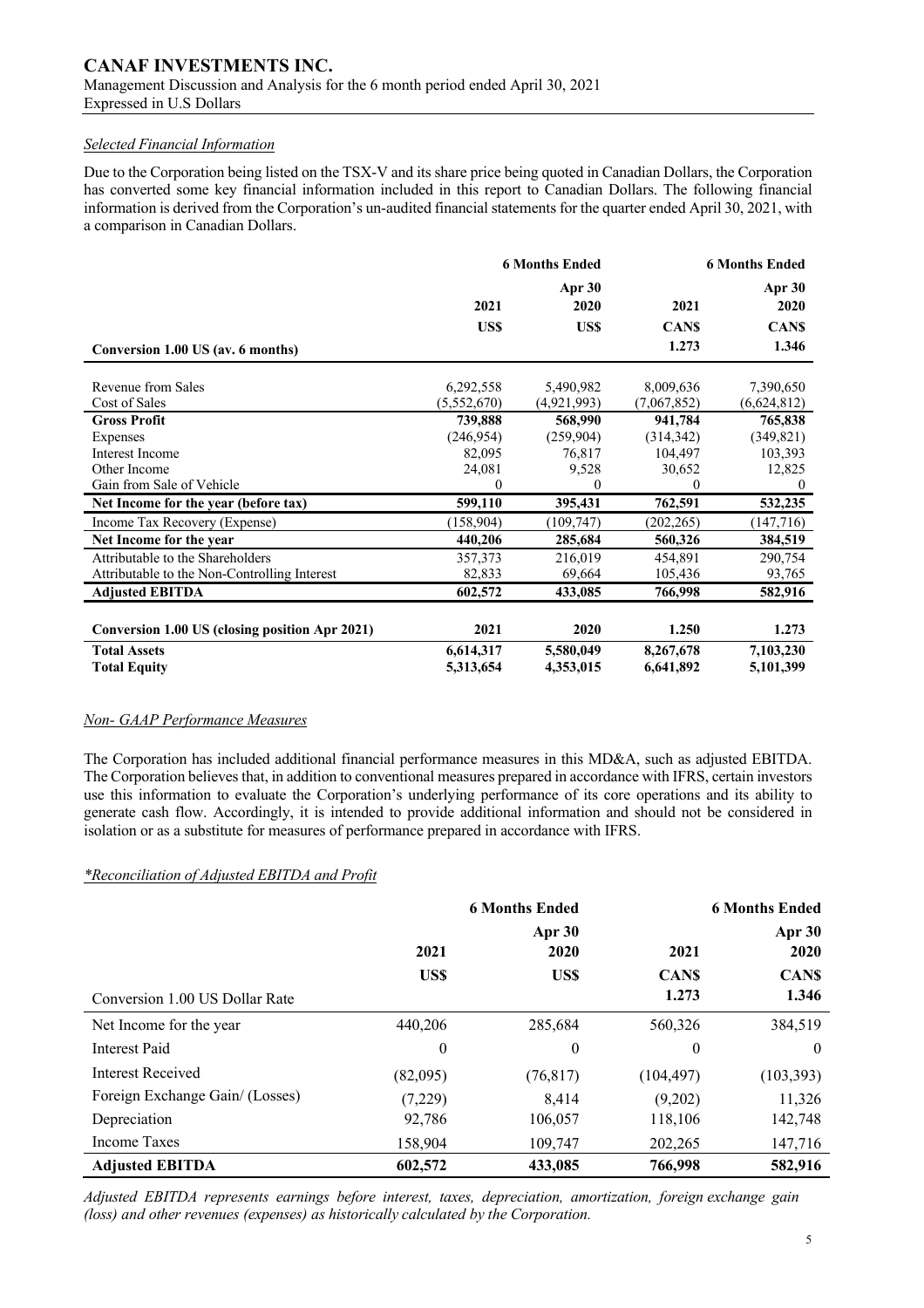# **BROAD-BASED BLACK ECONOMIC EMPOWERMENT TRANSACTION (B-BBEE)**

As part of Southern Coal's B-BBEE transformation program, Amandla Amakhulu (Pty) Ltd, ("AAM"), a 100% black, privately owned, and ringfenced, company incorporated in South Africa, acquired 30% of the issued shares of Southern Coal, from Canaf's wholly owned subsidiary, Quantum, for the value of 18 million Rand. The financial effective date for the transaction is 01 August 2018.

Quantum in return received cumulative, redeemable preference shares in AAM in the amount of the purchase price. These preference shares shall provide preferential dividends, until redeemed by AAM. These dividends will be secured by an irrevocable direction from AAM to Southern Coal to pay Quantum such dividends from any distribution to AAM. Dividends paid to date are US\$323,050 (as at 30 Apr 2021).

# **CLAIM AGAINST KILEMBE MINES LIMITED**

In August 2006, Canaf, then known as Uganda Gold Mining, announced the termination of any further investment into its Kilembe Copper-Cobalt Project in Uganda. Since 2007, the Company has been involved in a legal dispute with Kilembe Mines Limited, ("KML"), wherein the Corporation seeks general damages, special damages and costs of the Arbitration from KML for breach of contract. In January 2013, the high court of Uganda referred the case back to arbitration for determination.

On May 29, 2013, a preliminary meeting was held between the Company, KML and the then arbitrator. After the filing of the Statements of Claim and Defence had been concluded, the Corporation's appointed Ugandan Advocates (MMAKS Advocates) notified the board that the Arbitrator had decided to step down for personal reasons.

MMAKS Advocates and the Government's Solicitor General then agreed to a new Arbitrator, Retired Justice James Ogoola. The parties held a preliminary meeting with the Arbitrator who requested them to provide their fee estimate for the conduct of the Arbitration. The fee was later agreed between the parties and the Arbitrator with MMAKS Advocates disbursing the Corporation's portion of the fee on account. MMAKS Advocates applied for and was granted leave by the Arbitrator to file an Amended Statement of Claim on the Corporation's behalf. The parties now await for the matter to be set down for scheduling and hearing by the Arbitrator.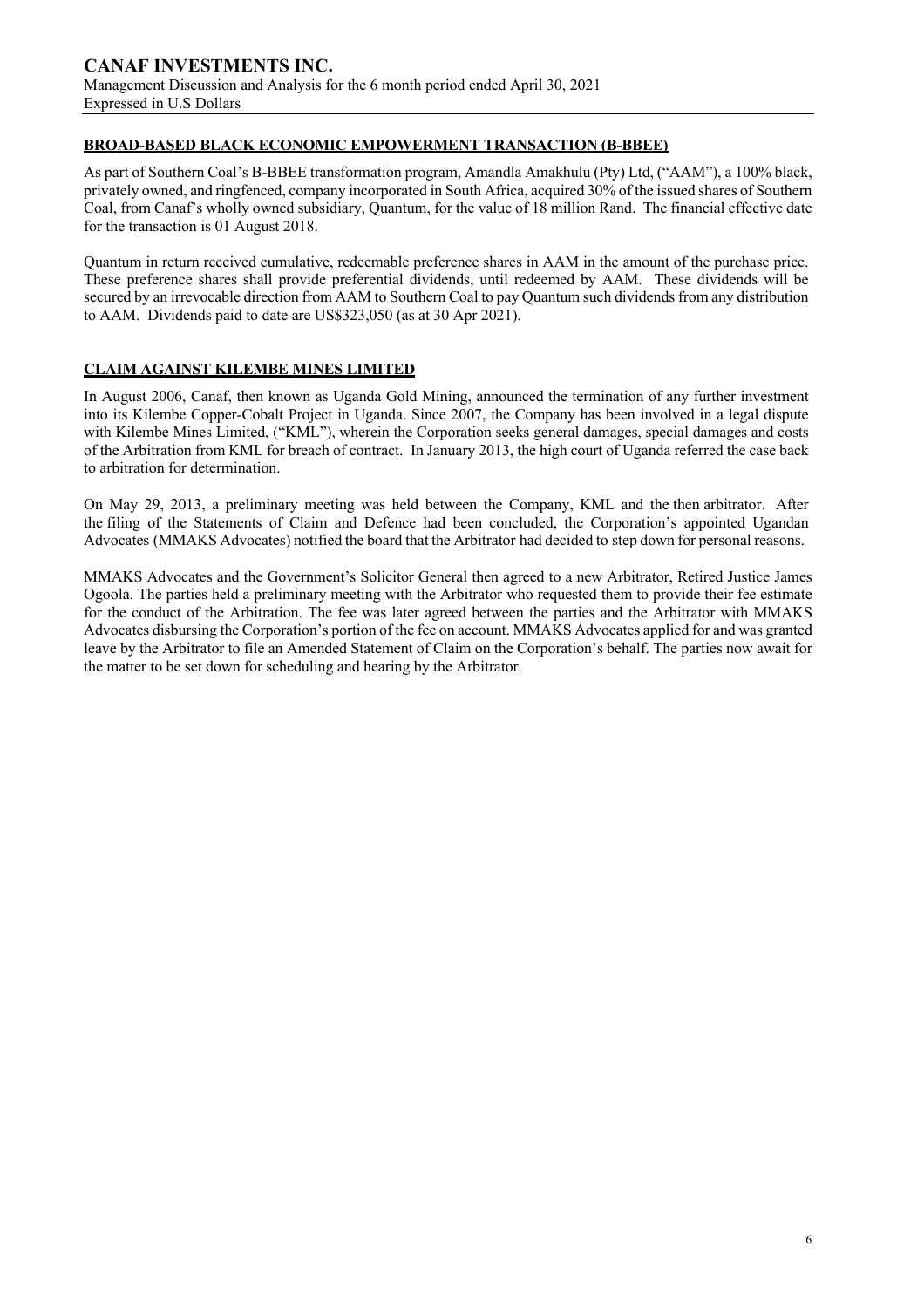# **RESULTS OF OPERATIONS**

## **SIX MONTHS ENDED APRIL 30, 2021**

The Corporation reported net income for the six months ended April 30, 2021 of US\$440,206 (2020: US\$285,684), an increase of US\$154,522 (54%) on revenues to date of US\$6,292,558 (2020: US\$5,490,982).

The growth in revenues compared to last year is primarily due to a new customer ramping up its own production, which subsequently increased demand of Southern Coal's material.

|                                  | 2021        | 2021             | Variance   | <b>3 Months Ended</b><br><b>April 30, 2021</b> | 2021        | 2020        | <b>6 Months Ended</b><br>Variance | Apr 30, 2021  |
|----------------------------------|-------------|------------------|------------|------------------------------------------------|-------------|-------------|-----------------------------------|---------------|
|                                  |             |                  |            |                                                |             |             |                                   |               |
|                                  | US\$        | US\$             | US\$       | $\%$                                           | US\$        | US\$        | US\$                              | $\frac{0}{0}$ |
| Sales                            | 3,109,892   | 2,824,252        | 285,640    | 10%                                            | 6,292,558   | 5,490,982   | 801,575                           | 15%           |
| Cost of Sales                    | (2,702,205) | (2,554,94)<br>9) | (147, 256) | 6%                                             | (5,552,670) | (4,921,993) | (630, 677)                        | 13%           |
| Gross Profit (Loss)              | 407,687     | 269,303          | 138,384    | 51%                                            | 739.888     | 568,990     | 170,898                           | 30%           |
| Expenses                         |             |                  |            |                                                |             |             |                                   |               |
| General and Administrative       | (125,976)   | (113, 180)       | (12,797)   | 11%                                            | (254, 184)  | (251, 490)  | (2,694)                           | $1\%$         |
| Interest on Bank Loan            |             |                  |            |                                                |             |             |                                   |               |
| Foreign Exchange Gain            | 2,635       | (4,367)          | 7,002      | $-160%$                                        | 7,229       | (8, 414)    | 15,644                            |               |
| Total expenses                   | (123, 341)  | (117, 546)       | (5,795)    | $5\%$                                          | (246, 954)  | (259, 904)  | 12,950                            | $-5\%$        |
| Interest Income                  | 41,464      | 37,862           | 3,602      | 10%                                            | 82,095      | 76,817      | 5,278                             | $7\%$         |
| Other Income                     | 22,711      | 2,014            | 20,696     | 1027%                                          | 24,081      | 9,528       | 14,552                            | 153%          |
| Income (Loss) Before Income      |             |                  |            | 82%                                            |             |             |                                   |               |
| Taxes                            | 348,521     | 191,633          | 156,887    |                                                | 599,110     | 395,431     | 203,679                           | 52%           |
| Income Tax (Expense) Recovery    | (93, 437)   | (55, 388)        | (38,049)   | 69%                                            | (158,904)   | (109, 747)  | (49, 156)                         | 45%           |
| Net Income (Loss) for the period | 255,084     | 136,246          | 118,838    | 87%                                            | 440,206     | 285,684     | 154,522                           | 54%           |

#### **Sales**

Revenue for the quarter is US\$3,109,892 (2020: US\$2,824,252), a 10% increase due to the ramping up of production and subsequent demand of product from a major customer, taking the six months sales to US\$6,292,558, a 15% increase compared to the prior year (2020: US\$5,490,982).

CEH generated rental incomes to date of US\$16,162.49. The Corporation continues to assess new opportunities to acquire further property in Johannesburg.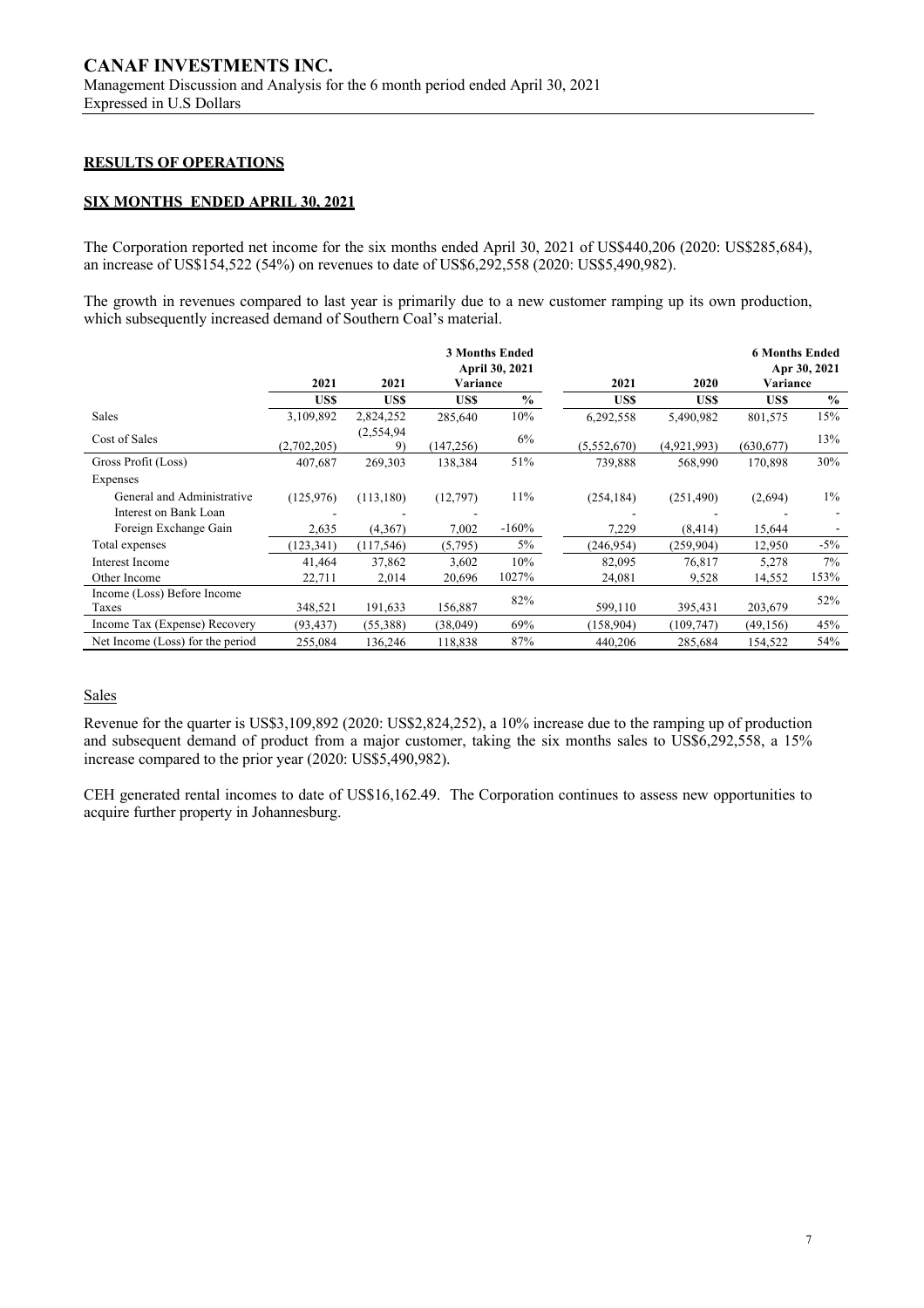# Cost of Sales

Cost of sales are 6% higher than the same 3-month period last year (2021: US\$2,702,205, 2020: US\$2,554,949), and 13% higher for the six month period to date (2021: US\$5,552,670, 2020: US\$4,921,992). Sales margins have grown for the six months to11.8% compared to 10.4% for the previous year.

|                                            | <b>3 Months Ended</b><br>Apr 30 |            | <b>6 Months Ended</b><br>Apr 30 |            |  |
|--------------------------------------------|---------------------------------|------------|---------------------------------|------------|--|
|                                            | 2021                            | 2020       | 2021                            | 2020       |  |
|                                            | US\$                            | US\$       | US\$                            | US\$       |  |
| Inventories, Beginning of the Year         | 507,883                         | 597,071    | 417,400                         | 649,498    |  |
| Analysis Fees                              | $\boldsymbol{0}$                | 662        | 74                              | 2,804      |  |
| Depreciation                               | 46,048                          | 45,063     | 91,280                          | 104,611    |  |
| Electricity                                | 21,229                          | 17,056     | 43,768                          | 29,900     |  |
| Fuel, Oil and Lubricants                   | 26,831                          | 14,804     | 51,583                          | 32,113     |  |
| Professional and Project Management<br>Fee | 5,246                           | 3,240      | 12,863                          | 9,314      |  |
| Medical Expenses                           | 3,528                           | 1,701      | 5,618                           | 3,579      |  |
| <b>Product Purchases</b>                   | 2,248,426                       | 2,035,789  | 4,834,449                       | 3,987,522  |  |
| Protective Clothing                        | 3,075                           | 2,014      | 6,957                           | 3,227      |  |
| Provident Fund                             | 5,706                           | 3,863      | 11,144                          | 8,240      |  |
| Machinery Rental                           | 16,123                          | 31,389     | 30,929                          | 55,737     |  |
| Repairs and Maintenance                    | 68,784                          | 45,970     | 154,807                         | 96,825     |  |
| Salaries and Benefits                      | 90,242                          | 82,840     | 185,012                         | 164,742    |  |
| Transportation                             | 39,378                          | 111,736    | 87,080                          | 212,129    |  |
| Inventories, End of the Quarter            | (380, 294)                      | (438, 249) | (380, 294)                      | (438, 249) |  |
|                                            | 2,702,205                       | 2,554,949  | 5,552,670                       | 4,921,992  |  |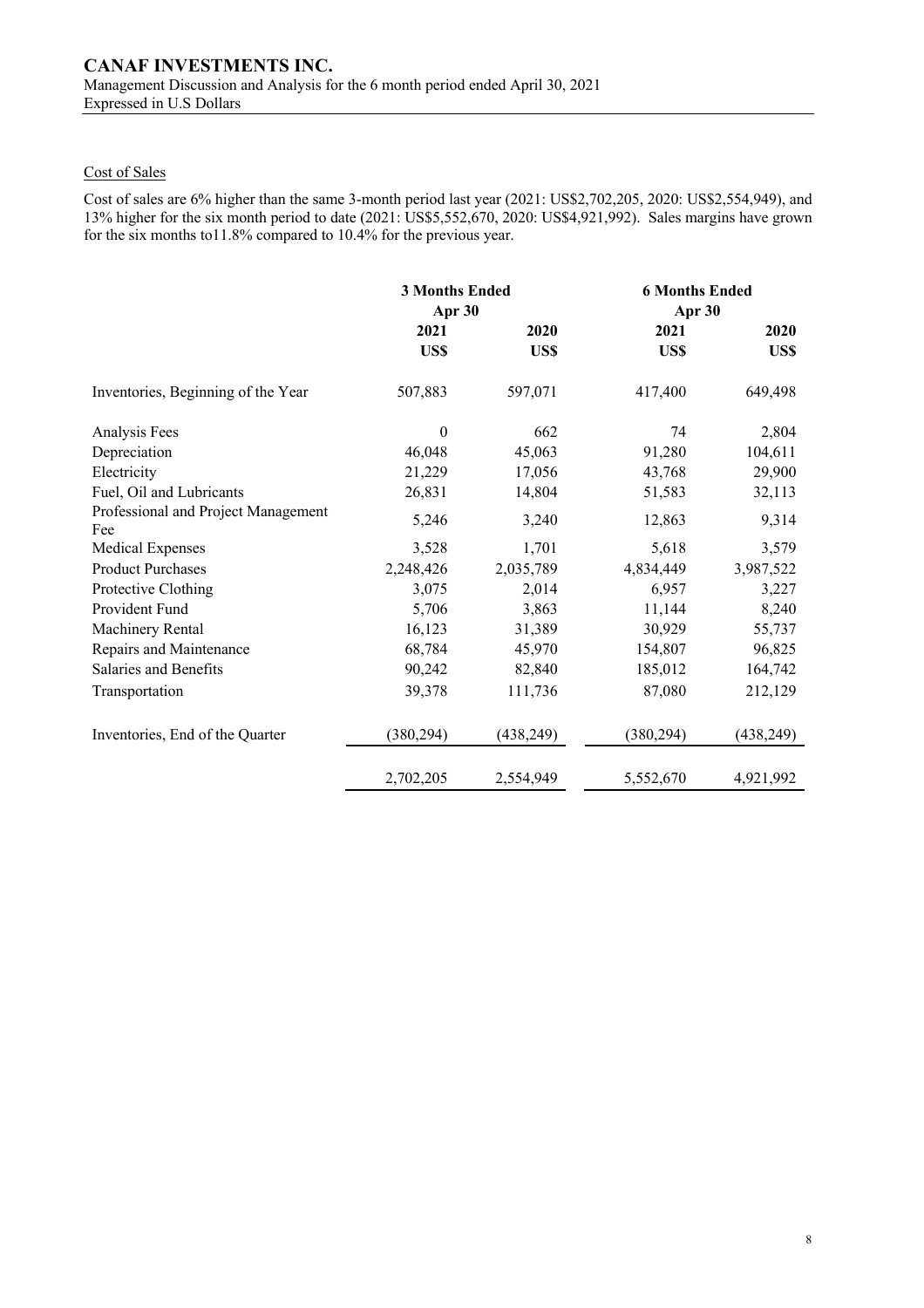#### General and Administrative Expenses:

|                                           | <b>3 Months Ended</b><br>April 30 |           |           | <b>6 Months Ended</b><br>April 30 |          |           |          |               |
|-------------------------------------------|-----------------------------------|-----------|-----------|-----------------------------------|----------|-----------|----------|---------------|
|                                           | 2021                              | 2020      |           | Variance                          | 2021     | 2020      | Variance |               |
|                                           | US\$                              | US\$      | US\$      | $\frac{0}{0}$                     | US\$     | US\$      | US\$     | $\frac{0}{0}$ |
| Bank Charges and Interest                 | 1,592                             | 7,155     | 5,563     | 78%                               | 3,152    | 13,611    | 10,459   | 77%           |
| <b>Consulting Fees</b>                    | 20,555                            | 30,817    | 10,263    | 33%                               | 49,285   | 49,784    | 499      | $1\%$         |
| <b>Management Fees</b>                    | 13,709                            | 12,732    | (977)     | (8%)                              | 30,090   | 44,975    | 14,885   | 33%           |
| Directors Incentives                      | 10,692                            | 8,367     | (2,325)   |                                   | 20,407   | 8,367     | (12,039) |               |
| Office, Insurance and Sundry              | 15,890                            | 12,762    | (3,127)   | (25%)                             | 32,351   | 27,904    | (4, 447) | (16%)         |
| Professional Fees                         | 23,256                            | 24,565    | 1,309     | 5%                                | 52,441   | 57,692    | 5,251    | 9%            |
| Promotion                                 | 986                               | 366       | (620)     | (170%)                            | 1,157    | 521       | (636)    | (122%)        |
| Telephone                                 | 2,138                             | 1,964     | (174)     | (9%)                              | 4,934    | 4,270     | (664)    | (16%)         |
| Transfer Agent and Filing Fees            | 7,762                             | 3,958     | (3,804)   | (96%)                             | 8,500    | 6,970     | (1,529)  | (22%)         |
| Travel                                    | 3,709                             | 4,334     | 625       | 14%                               | 12,624   | 15,666    | 3,042    | 19%           |
| <b>Bad Debt</b>                           |                                   |           |           |                                   |          | 1,202     | 1,202    |               |
| Broad-Based Black Economic<br>Empowerment | 25,688                            | 6,159     | (19, 530) | (317%)                            | 39,243   | 20,526    | (18,716) | (91%)         |
|                                           | 125,976                           | 113,180   | (12,797)  | $(11\%)$                          | 254,184  | 251,490   | (2,694)  | (1%)          |
| Foreign Exchange gain                     | (2,635)                           | 4,367     | 7,002     | 160%                              | (7,229)  | 8,414     | 15,644   | 186%          |
| <b>Finance Costs</b>                      |                                   |           |           |                                   |          |           |          |               |
| <b>Expenses</b>                           | 123,341                           | 117,546   | (5,795)   | (5%)                              | 246,954  | 259,904   | 12,950   | $5\%$         |
| Interest Income                           | (41, 464)                         | (37, 862) | 3,602     | $(10\%)$                          | (82,095) | (76, 817) | 5,278    | (7%)          |
| Other Income                              | (22, 711)                         | (2,014)   | 20,696    | (1027%)                           | (24,081) | (9,528)   | 14,552   | (153%)        |
|                                           | 59,167                            | 77,670    | 18,503    | 24%                               | 140,778  | 173,559   | 32,781   | 19%           |

# Expenses

Expenses for the quarter were US\$123,341 (2020: US\$117,546), an increase of US\$5,795 (5%) relating to charges relating to Broad-Based Black Economic Empowerment (BBBEE). Six month to date expenses are US\$246,954 and 5% better that the prior year, largely as a result of reduced banking charges.

#### Interest Income

Interest income earned on the loan to AAM, and for cash in hand for the six-month period was US\$82,095.

Share Holders Equity and Comprehensive Income

|                                                              | Apr 30, 2021 | Oct 31, 2020 | Apr 30, 2021 | Oct 31, 2020 |
|--------------------------------------------------------------|--------------|--------------|--------------|--------------|
| <b>SHAREHOLDERS' EQUITY</b>                                  | US\$         | US\$         | <b>CANS</b>  | <b>CANS</b>  |
|                                                              |              |              | 1.250        | 1.320        |
| Share Capital                                                | 8,079,463    | 8,079,463    | 10,099,062   | 10,666,766   |
| Additional Paid in Capital                                   | 1,342,549    | 1,342,549    | 1,678,142    | 1,772,476    |
| Accumulated Other Comprehensive Loss                         |              |              |              |              |
| Foreign Currency Translation Reserve                         | (1,646,661)  | (2,149,469)  | (2,058,272)  | (2,837,798)  |
| Deficit                                                      | (2,691,827)  | (3,049,200)  | (3,364,694)  | (4,025,651)  |
| Equity Attributable to Canaf Investments Inc.<br>Shareholder | 5,083,524    | 4,223,343    | 6,354,238    | 5,575,793    |
| Non-Controlling Interest                                     | 230,130      | 129,672      | 287,655      | 171,197      |
|                                                              | 5.313.654    | 4.353.015    | 6,641,893    | 5.746.990    |

### Foreign Currency Translation Reserve

The Corporation is not subject to currency fluctuations within its core business in South Africa however the Corporation is subject to transactions in various currencies and the volatility in international currency markets does have an impact on some costs and the translation into USD, the reporting currency of the Corporation.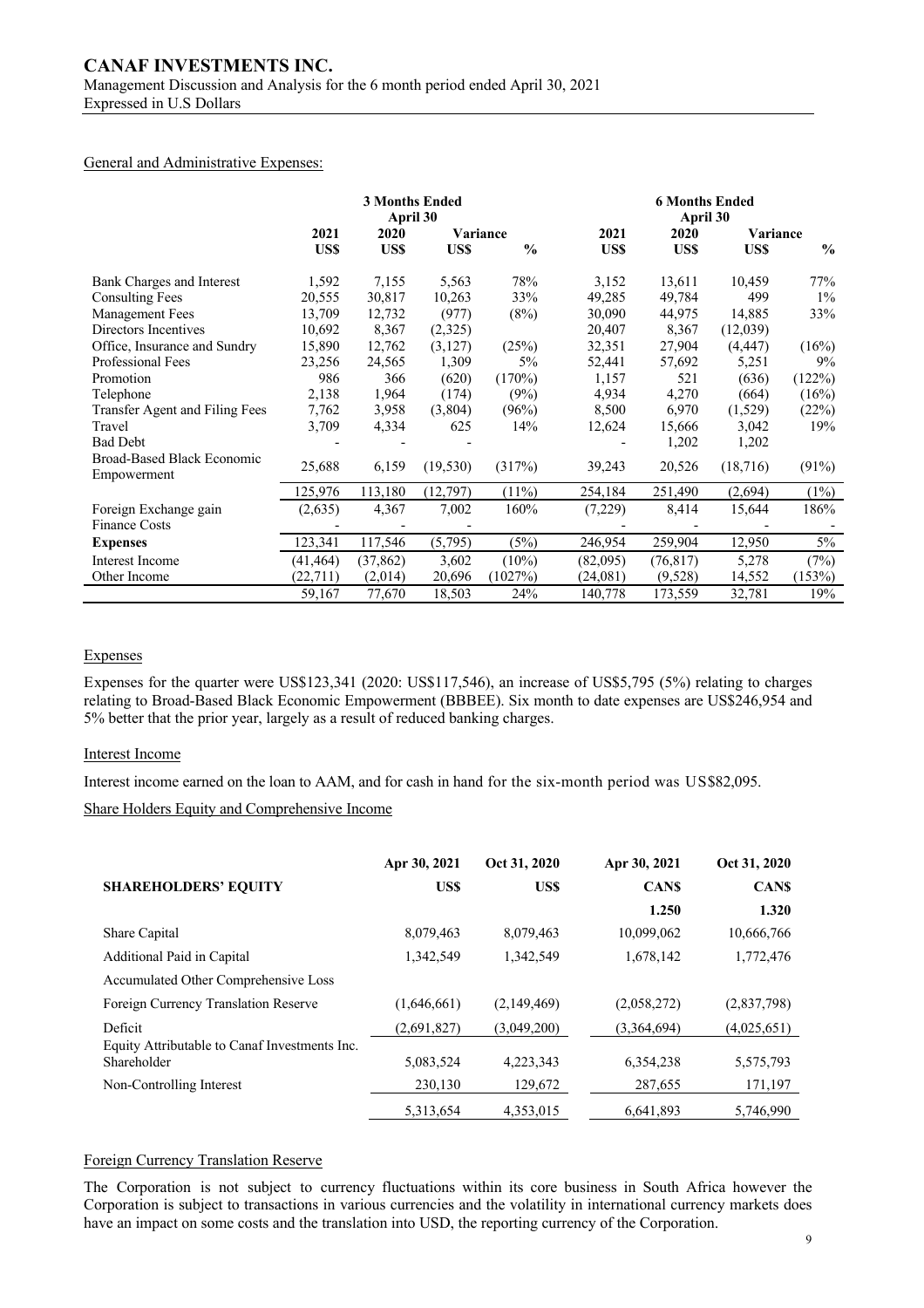The 6 months comprehensive gain on foreign exchange amounts to US\$520,433 compared to the same time period last year of a loss of US\$732,288 and is primarily as a result of the translation into US\$ the reporting currency. As of April 30, 2021, the Corporation has accumulated foreign currency other comprehensive loss of US\$1,646,661, (October 31, 2020: US\$2,149,469).

The Corporation does not hedge net asset translation movements.

Deficit

During the six months ending April 30, 2021 the deficit has reduced by US\$357,373, from US\$3,049,200 at the 31<sup>st</sup> October 2020, to US\$2,691,827.

# **SUMMARY OF QUARTERLY RESULTS**

The following financial data is derived from the Corporation's financial statements for the past 8 quarters.

The current quarter is in line with management expectations and is an improvement on the previous year's quarter; EPS for the past quarter is US\$0.005/share. Total EPS for the past 4 quarters is US\$0.022/share.

Management expects this fiscal year to continue to have a level of uncertainty related to the markets that it supplies as well as the continuing prevalence of the Covid-19 virus.

|                                                |            | <b>Three Months Ended</b> |               |               |
|------------------------------------------------|------------|---------------------------|---------------|---------------|
|                                                | Apr 30     | <b>Jan 31</b>             | <b>Oct 31</b> | <b>Jul 31</b> |
|                                                | 2021       | 2021                      | 2020          | 2020          |
|                                                | US\$       | US\$                      | US\$          | US\$          |
| Sale                                           | 3,109,892  | 3,182,665                 | 4,142,354     | 3,908,330     |
| Gross Profit                                   | 407,687    | 332,200                   | 565,507       | 475,638       |
| Net Income (Loss)                              | 255,084    | 185,122                   | 360,954       | 250,775       |
| Net Comprehensive Income (Loss) for the period | 473,980    | 486,660                   | 531,967       | 537,288       |
| Basic and diluted earnings (loss) per share    | 0.005      | 0.004                     | 0.008         | 0.005         |
|                                                |            |                           |               |               |
|                                                |            | <b>Three Months Ended</b> |               |               |
|                                                | Apr 30     | <b>Jan 31</b>             | <b>Oct 31</b> | July 31       |
|                                                | 2020       | 2020                      | 2019          | 2019          |
|                                                | US\$       | US\$                      | US\$          | US\$          |
| Sale                                           | 2,824,252  | 2,666,730                 | 4,070,037     | 3,422,222     |
| Gross Profit                                   | 269,303    | 299,687                   | 228,432       | 384,581       |
| Net Income (Loss)                              | 136,246    | 149,438                   | 125,368       | 222,208       |
| Net Comprehensive Income (Loss) for the period | (620, 497) | 173,893                   | (113,826)     | 267,206       |
| Basic and diluted earnings (loss) per share    | 0.003      | 0.003                     | 0.003         | 0.005         |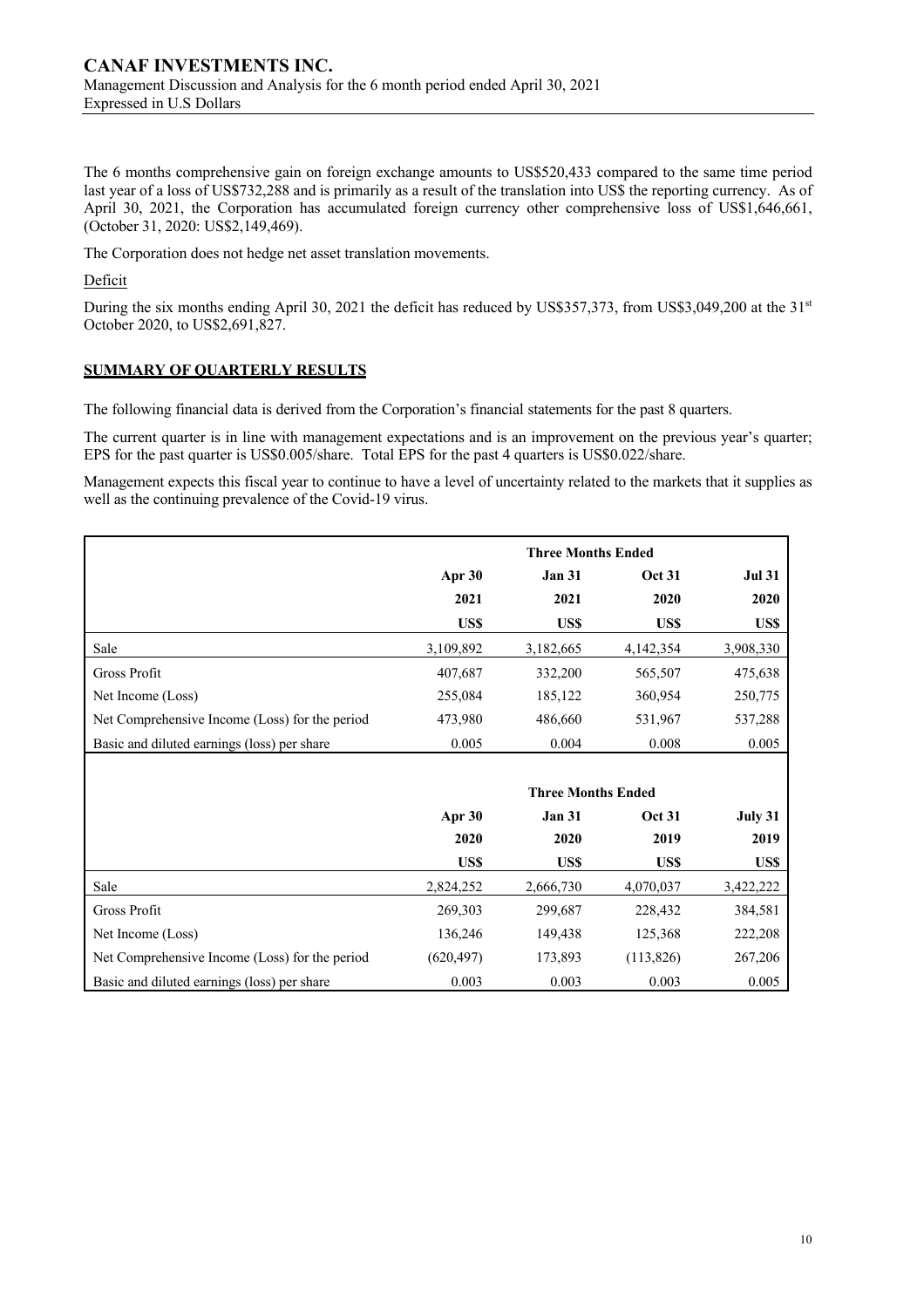# **CANAF INVESTMENTS INC.**

Management Discussion and Analysis for the 6 month period ended April 30, 2021 Expressed in U.S Dollars

# **SELECTED ANNUAL INFORMATION**

The following financial data is derived from the Corporation's audited financial statements for the years ended October 31, 2015 through to year ending October 31, 2020.

|                                                        | 2020           | 2019         | 2018         | 2017        | 2016        | 2015        |
|--------------------------------------------------------|----------------|--------------|--------------|-------------|-------------|-------------|
|                                                        | US\$           | US\$         | US\$         | US\$        | US\$        | US\$        |
| Sales                                                  | 13,541,667     | 11,750,350   | 14,673,658   | 10,699,117  | 4,703,528   | 9,156,927   |
| Cost of Sales                                          | (11, 931, 532) | (10.729.419) | (13,502,330) | (9,476,007) | (4,600,463) | (8,365,883) |
| <b>Gross Profit</b>                                    | 1.610.134      | 1.020.931    | 1.171.328    | 1.223.110   | 103,065     | 791,044     |
| Income Before Income Taxes                             | 1.248.503      | 730,337      | 697.267      | 736.284     | (312.218)   | 296.631     |
| Income Tax (Expense) Recovery                          | (351,091)      | (191, 683)   | (73, 383)    | (194, 476)  | 133,063     | (168, 189)  |
| Net Income (Loss) for the year                         | 897,413        | 538,654      | 623,884      | 541,808     | (179.155)   | 128,442     |
| Interest Income                                        | 151,798        | 173,085      | 101,284      | 17.962      | 29,280      | 42,384      |
| Bank Loan, Including Current Portion                   | -              |              | 78.412       | 416,882     | 702,230     | 950.137     |
| <b>Total Assets</b>                                    | 5,580,049      | 5,254,018    | 4,774,437    | 3,315,232   | 2,729,318   | 3,512,225   |
| Basic and Diluted Earnings (Loss) Per<br>Share (USD)   | 0.019          | 0.011        | 0.013        | 0.014       | (0.004)     | 0.010       |
| Basic and Diluted Earnings (Loss) Per<br>Share (CAN\$) | 0.025          | 0.015        | 0.017        | 0.018       | (0.005)     | 0.012       |

The main components making up the total assets balance as at October, 2020 of US\$5,580,049 (2019: US\$5,254,018) are: US\$1,055,996 (2019: US\$1,146,260) of non-controlling interest borrowings; US\$740,404 (2019: US\$643,860) property, plant and equipment; US\$2,047,774 (2019: US\$390,916) in cash; US\$1,296,617 (2019: US\$2,358,108) in accounts receivable, with the reduction in balance between years reflecting the reduction in payment terms associated with a key customer; and US\$417,400 (2019: US\$649,498) in inventories, comprising mostly of stock on hand.

# **LIQUIDITY AND CAPITAL RESOURCES**

At April 30, 2021, the Corporation had cash of US\$2,760,929 (October 31, 2020: US\$2,047,774) and working capital of US\$3,351,221 (Oct 31, 2020 - US\$2,556,615). Surplus cash and cash equivalents are deposited in interest accruing accounts.

Working capital components include cash in current or interest-bearing accounts, trade and other receivables, sales tax receivable, inventories and prepaid expenses and deposits, trade and other payables, sales tax payable, and income tax payable.

Trade receivables and trade payables are expected to increase or decrease as sales volumes change.

|                                                 | <b>6 Months Ended</b><br>Apr 30, 2021<br>US\$ | <b>Year Ended</b><br>Oct 31, 2020<br>US\$ |
|-------------------------------------------------|-----------------------------------------------|-------------------------------------------|
| Cash provided by (used) in operating activities | 391,982                                       | 2,366,657                                 |
| Cash used in investing activities               | (2,676)                                       | (334,391)                                 |
| Cash provided by (used) in financing activities | -                                             |                                           |
| Increase (Decrease) in cash                     | 389,306                                       | 2,032,266                                 |

Operations provided US\$391,982 in cash during the six months ended April 30, 2021(October 31, 2020 provided US\$2,366,657) largely due to timing of supplier payments and tightening of payment terms with customers.

The Covid-19 pandemic has created challenging business conditions all over the globe. Canaf's management have assessed the cash position, as well as running operational contingency plans and feel the group is in a very strong position for 2021.

Except as described above, the Corporation's management is not aware of any other trends or other expected fluctuations in its liquidity that would create any deficiencies. The Corporation's management believes that its cash balances will be sufficient to meet the Corporation's short-term and long-term requirements for ongoing operations and planned growth. The Corporation does occasionally utilize cash reserves to offer suppliers earlier payment terms in return for more favorable rates.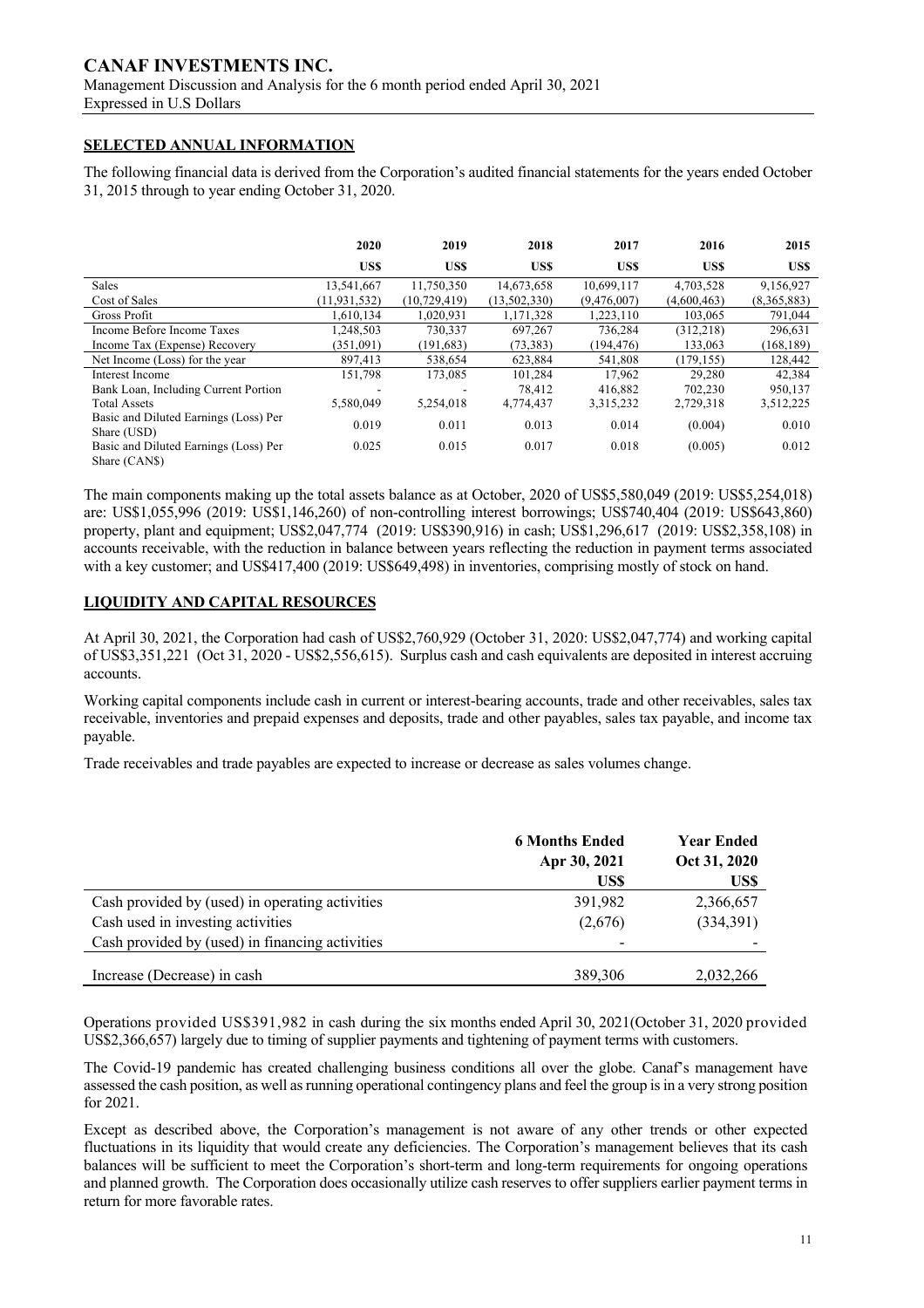# **ECONOMIC DEPENDENCE**

Sales from the Corporation's South African coal processing business are substantially derived from a very few number of customers and as a result, the Corporation is economically dependent on these customers. The Corporation's exposure to credit risk is limited to the carrying value of its accounts receivable. As at April 30, 2021, Southern Coal had trade receivables of US\$1,488,509.83 (October 31, 2020: US\$1,296,617) due from these customers and were collected subsequent to the quarter-end.

# **REVENUE RECOGNITION**

Revenue from the sale of calcined anthracite is recognized upon transfer of title, which is completed when the physical product is delivered to customers and collection is reasonably assured. Interest and other income are recognized when earned and collection is reasonably assured.

# **COMMITMENT**

The Corporation has an agreement to lease premises for its coal processing plant in South Africa for a term of ten years, which expired on December 31, 2020, with a monthly rent of Rand 35,000 (US\$2,310). The Corporation remains in negotiations and is assessing its options to extend its terms for the lease or security of tenure for its premises. Until new terms are formalised, the Corporation will continue to operate under the same terms of the existing lease with an effective notice period of 2 months for both lessee and lessor.

In June 2021 the Corporation secured a further land tenure for Quantum. The agreement allows for a due diligence period seven weeks until 31 July 2021 and the term of the lease is for five years, with an option to extend for a further four years and nine months.

# **TRANSACTIONS WITH RELATED PARTIES**

At the report date, key management consists of Christopher Way (CEO, President and a Director of the Corporation), Rebecca Williams (CFO and Director), Peter Wassenaar (Chairman and Director), who has taken over the role of Chairman from the late David Way as at  $1<sup>st</sup>$  December 2020

Fees incurred for services by key management personnel during the six months ended April 30, 2021 and 2020:

|                       |                                                    | <b>6 Months Ended</b> |        |
|-----------------------|----------------------------------------------------|-----------------------|--------|
|                       |                                                    | Apr 30                | Apr 30 |
|                       |                                                    | 2021                  | 2020   |
| <b>Services</b>       | Party                                              | US\$                  | US\$   |
|                       | Professional fees for financial administration and |                       |        |
| CFO and Director      | management services                                | 12,773                | 11,719 |
|                       | Consulting fees for financial administration and   |                       |        |
| Chairman and Director | management services                                | 4,077                 | 2,909  |
| President, CEO and    |                                                    |                       |        |
| Director              | President, CEO and director of the Corporation     | 40,173                | 37,308 |
|                       | Professional fees for administration and           |                       |        |
| Company Secretary     | management services                                | 2,673                 |        |
|                       | Directors fees for administration and management   |                       |        |
| Directors             | services in relation to the Company's coal         |                       |        |
|                       | processing business in South Africa                | 35,509                | 45,619 |
| Director              | Consulting fees                                    | 9,112                 | 12,476 |
|                       |                                                    | 95,204                | 97,555 |

#### **OFF-BALANCE SHEET ARRANGEMENTS**

The Corporation has no off-balance sheet arrangements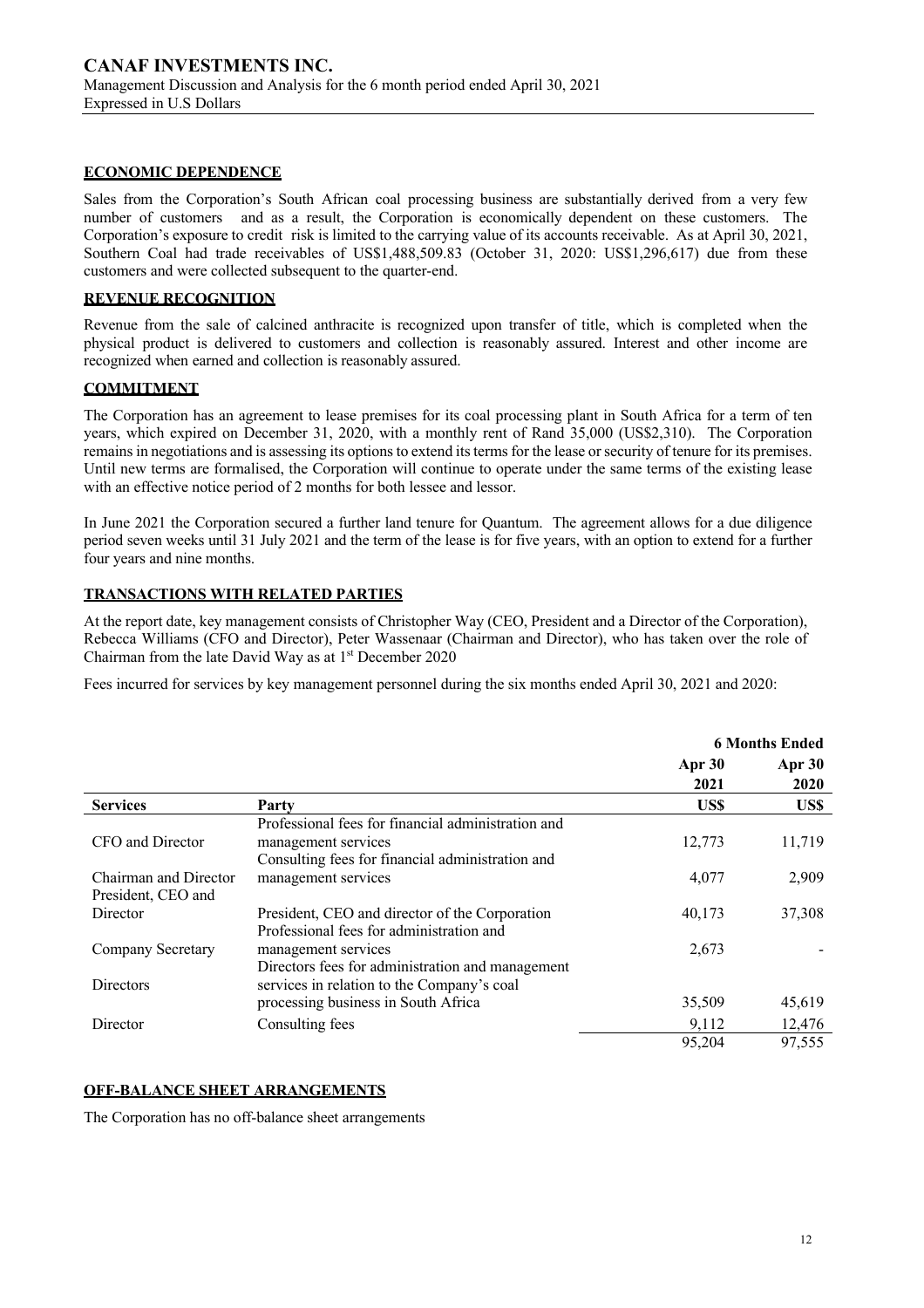# **ACCOUNTING STANDARDS ISSUED**

A number of new accounting standards, amendments to standards, and interpretations have been issued for this reporting period:

# **IFRS 16 – Leases**

IFRS 16 sets out the principles for the recognition, measurement, presentation and disclosure of leases and requires lessees to account for all leases under a single on-balance sheet model similar to the accounting for finance leases. The standard includes two recognition exemptions for lessees: leases of 'low-value' assets; and short-term leases. For those assets determined to meet the definition of a lease, at the commencement date, a lessee will recognize a liability to make lease payments and an asset representing the right to use the underlying asset during the lease term. Lessees will be required to separately recognize the interest expense on the lease liability and the depreciation expense on the right-of-use asset. IFRS 16 also requires lessees to make more extensive disclosures than under IAS 17.

In transitioning to IFRS 16, which is effective for annual periods beginning on or after January 1, 2019, a lessee can choose to apply the standard using either a full retrospective or a modified retrospective approach. The standard's transition provisions permit certain reliefs. The Company will apply IFRS 16 on November 1, 2019 using the modified retrospective approach, which means the cumulative impact of adoption will be recognized as at November 1, 2019 and the comparatives will not be restated. The Company will elect to use the exemptions proposed by the standard on lease contracts for which the lease terms end within 12 months as of the date of initial application, and lease contracts for which the underlying asset is of low value.

The Company has completed its impact assessment of IFRS 16 and based on the Company's evaluation, IFRS 16 is not expected to have a material effect on the consolidated financial statements as the Company has elected to use the exemption proposed for lease terms that end within 12 months of the date of initial application. Any new leases will be assessed and accounted for in line with IFRS16 guidelines.

# **CRITICAL ACCOUNTING POLICIES AND ESTIMATES**

The details of Canaf's accounting policies are presented in Note 2 of the un-audited Financial Statements for the six months ended April 30, 2021. These policies are considered by management to be essential to understanding the processes and reasoning that go into the preparation of the Corporation's financial statements and the uncertainties that could have a bearing on its financial results.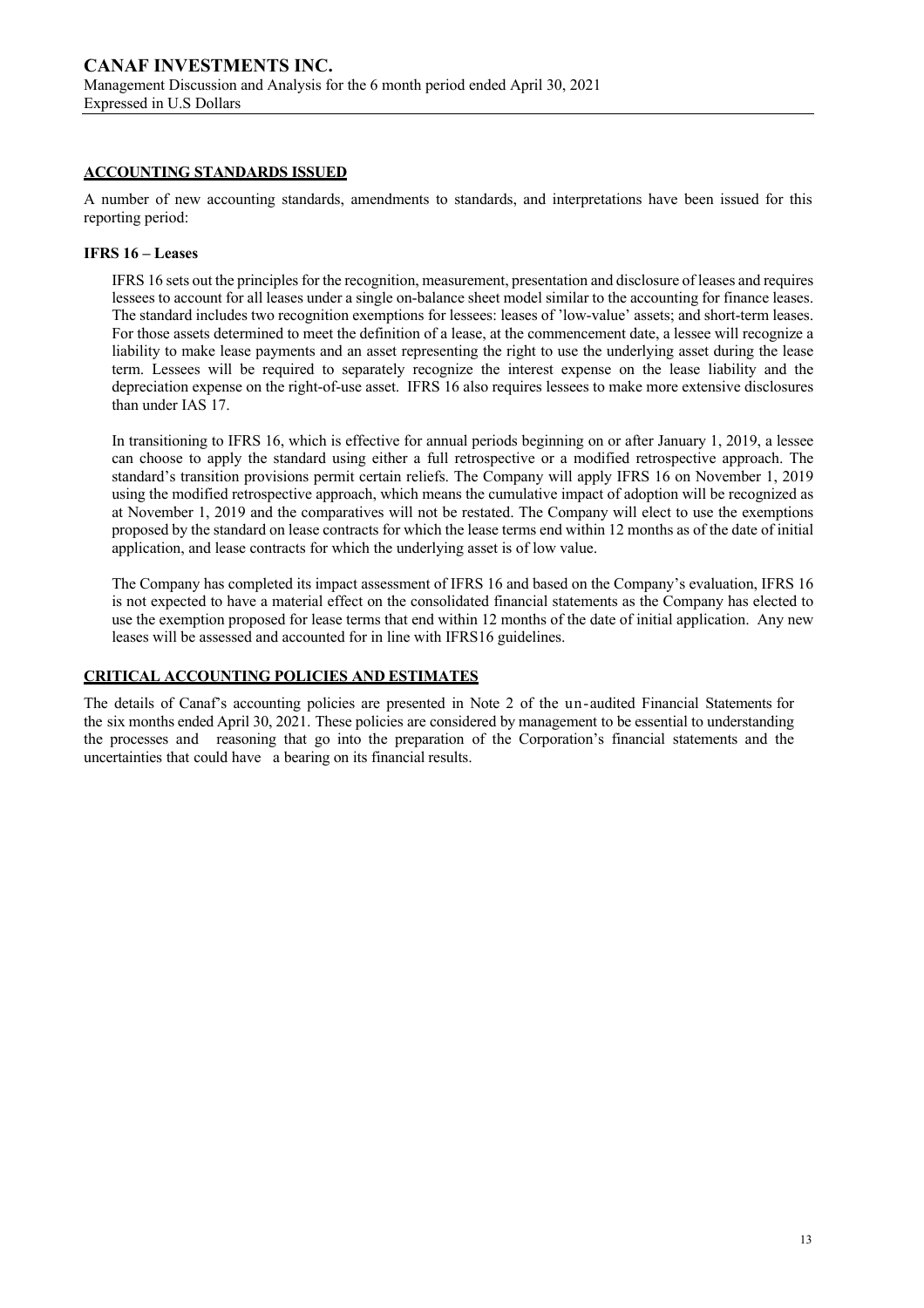# **MANAGEMENT OF FINANCIAL RISKS**

The Corporation is exposed to various risks in relation to financial instruments. The Corporation's financial assets and liabilities by category are summarized in Note 2(o) of the consolidated financial statements. The Corporation's risk management is coordinated by the board of directors and focuses on actively securing the Corporation's short to medium-term cash flows and raising finances for the Corporation's capital expenditure program. The Corporation does not actively engage in the trading of financial assets for speculative purposes. The most significant financial risks to which the Corporation is exposed are described below.

#### *Foreign Currency Risk*

Foreign exchange risk arises because of fluctuations in exchange rates. The Corporation conducts a significant portion of its business activities in foreign currencies. The Corporation's subsidiaries, principally located in South Africa, routinely transact in the local currency, exposing the Corporation to potential foreign exchange risk in its financial position and cash flows.

The assets, liabilities, revenue and expenses that are denominated in foreign currencies will be affected by changes in the exchange rate between the United States dollar and these foreign currencies. The Corporation does not currently use financial instruments to mitigate this risk.

#### *Credit Risk*

Credit risk is the risk of loss associated with counterparty's inability to fulfill its payment obligations. The Corporation limits its exposure to credit loss for cash by placing its cash with high quality financial institutions and for trade receivable by performing standard credit checks. The credit risk for cash and trade receivables is considered negligible since the counterparties are reputable banks with high quality external credit ratings and customers with no history of default.

The Corporation has a credit risk exposure related to its economic dependence on a very few customers for its calcine sales. The Corporation has assessed its exposure to credit risk and has determined that no significant risk exists from these concentrations of credit.

#### *Liquidity Risk*

Liquidity risk is the risk that the Corporation will not be able to meet its financial obligations when they become due. The Corporation ensures, as far as reasonably possible, that it will have sufficient capital in order to meet short-term business requirements, after taking into account cash flows from operations and the Corporation's holdings of cash. The Corporation has a working capital of US\$3,351,221 as at April 30, 2021. There can be no assurance that the Corporation will be successful with generating and maintaining profitable operations or will be able to secure future debt or equity financing for its working capital and expansion activities.

#### *Commodity Price Risk*

The Corporation's revenues, earnings and cash flows are directly related to the volume and price of calcine sold and are sensitive to changes in market prices over which it has little or no control. The Corporation has the ability to address its price-related exposures through the use of sales contracts.

#### *Fair Value*

The Corporation uses the following hierarchy for determining fair value measurements:

- Level 1: Quoted prices in active markets for identical assets or liabilities.
- Level 2: Other techniques for which all inputs which have a significant effect on the recorded fair value are observable, either directly or indirectly.
- Level 3: Techniques which use inputs that have a significant effect on the recorded fair value that is not based on observable market data.

The level within which the financial asset or liability is classified is determined based on the lowest level of significant input to the fair value measurement.

The Corporation's financial assets measured at fair value through profit or loss use Level 1 valuation techniques during the six months ended April 30, 2021. The carrying values of the Corporation's financial assets and liabilities approximate their fair values as at April 30, 2021.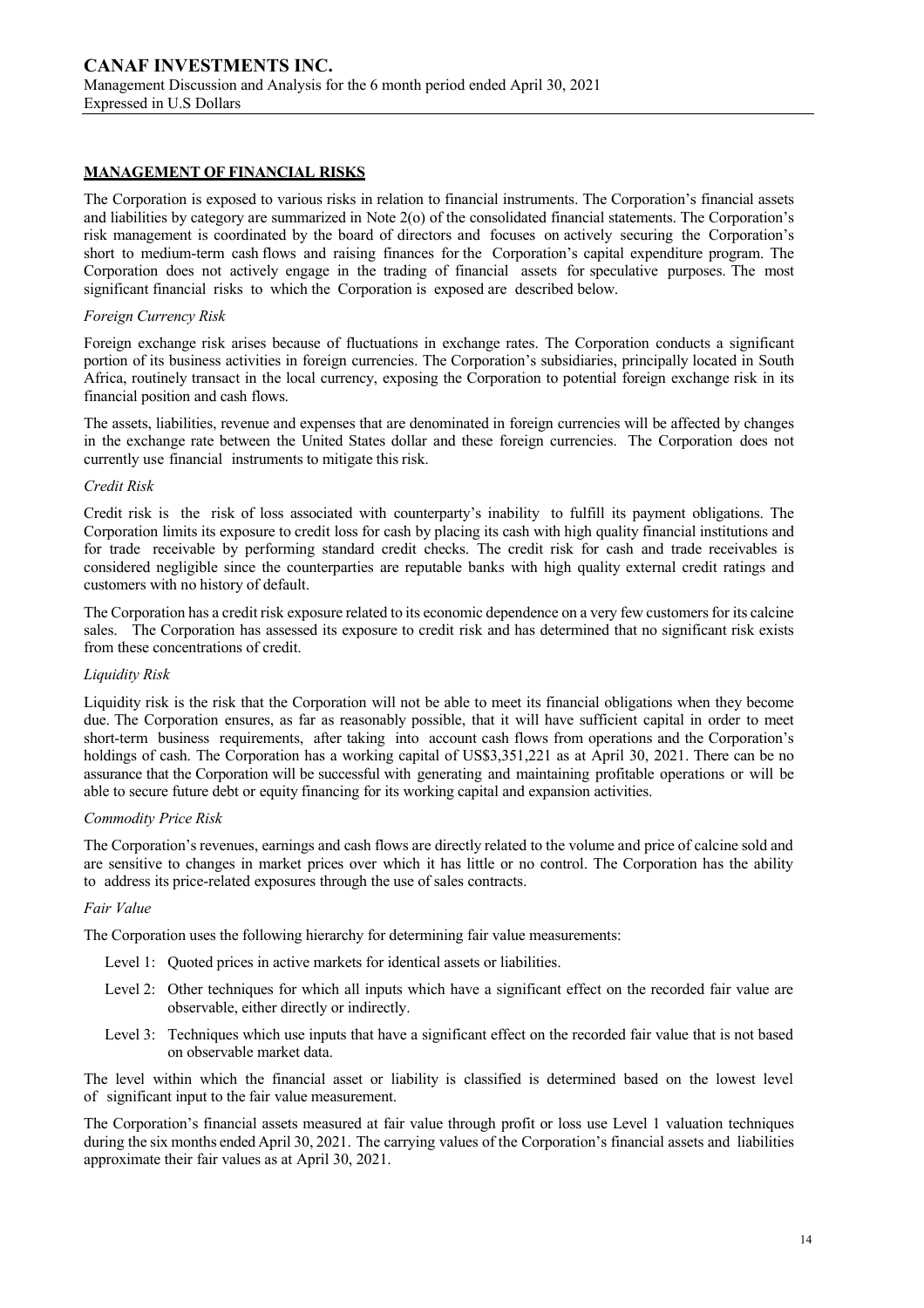# **CAPITAL RISK MANAGEMENT**

The Corporation's objectives in managing its capital are to ensure adequate resources are available to fund its coal processing business in South Africa, to seek out and acquire new projects of merit, and to safeguard its ability to continue as a going concern. The Corporation manages its share capital as capital, which as of April 30, 2021 totaled US\$8,079,463 (October 31, 2020: US\$8,079,463).

The Corporation manages its capital structure in a manner that provides sufficient funding for operational and capital expenditure activities. Funds are secured through the sale of calcine in South Africa and, when necessary, through debt funding or equity capital raised by means of private placements. There can be no assurances that the Corporation will be able to obtain debt or equity capital in the case of operating cash deficits.

The Corporation may, from time to time, invest capital that is surplus to immediate operational needs in short-term, liquid, and highly rated financial instruments held with major financial institutions, or in marketable securities. The Corporation may also, from time to time, enter into forward foreign exchange and commodity price contracts to hedge a portion of its exposure to movements in foreign exchange and commodity prices.

The Corporation has no externally imposed capital requirements and has not paid or declared any dividends since the date of incorporation, nor are any contemplated in the foreseeable future. There were no changes in the Corporation's approach to capital management during the quarter ended April 30, 2021.

### **RISKS AND UNCERTAINTIES**

The Corporation is subject to a number of risk factors due to the nature of the mining business in which it is engaged, including movements in commodity prices, which are difficult to forecast. The Corporation seeks to counter these risks as far as possible by selecting exploration areas on the basis of their recognized geological potential to host economic deposits.

The Corporation's assets are of indeterminate value. For further particulars see the financial statements filed on www.sedar.com.

#### *Covid-19 Pandemic*

The emerging pandemic scene globally could have negative consequences for all operations. Sickness as a result of the virus could impact sales, ability to service sales, rent collection, and general management. The board has put contingency plans in place to support with continuing the Southern Coal (South African) operations and manage any care and maintenance measures that need to be implemented.

The operations of the board, senior management and administration, given its already remote working structure, should not be adversely affected by necessary measures to minimise the risks and effects of the virus; we do not see any reason why the corporate side of the business cannot function as usual. International travel of senior management will however be suspended until it is recommended safe by the respective Governments of the United Kingdom and South Africa.

#### *Exploration and Development*

The Corporation is not currently engaged in any exploration or development projects.

#### *Operating Hazards and Risks*

Operations in which the Corporation has a direct or indirect interest will be subject to all the hazards and risks normally incidental to exploration, development and production of resources, any of which could result in work stoppages, damage to persons or property and possible environmental damage. Although the Corporation has or will obtain liability insurance in an amount which it considers adequate, the nature of these risks is such that liabilities might exceed policy limits, the liabilities and hazards might not be insurable, or the Corporation might not elect to insure itself against such liabilities due to high premium costs or other reasons, in which event the Corporation could incur significant costs that could have a material adverse effect upon its financial condition.

#### *Metal and Mineral Prices*

Factors beyond the control of the Corporation affect the price and marketability of gold and other metals and minerals. Metal and mineral prices have fluctuated widely, particularly in recent years and are affected by numerous factors including international, economic and political trends, expectations of inflation, currency exchange fluctuations, interest rates, global or regional consumption patterns, speculative activities and worldwide production levels. The effect of these factors on the Corporation's future prospects cannot accurately be predicted.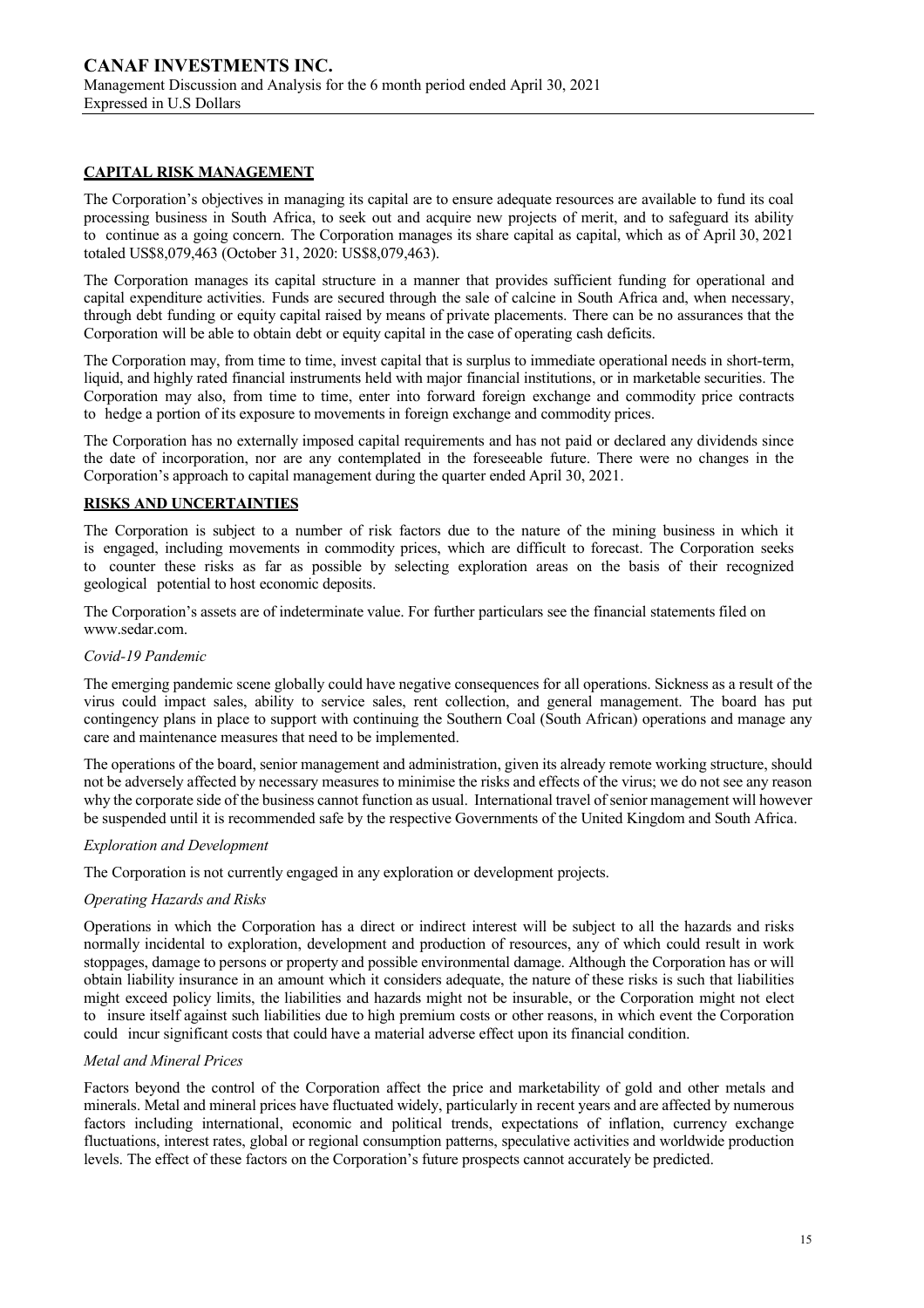# *Political Risk*

Quantum and Canaf Investments is located in South Africa and consequently the Corporation will be subject to certain risks, including currency fluctuations, electricity outages and possible political or economic instability, and exploration and production activities may be affected in varying degrees by political stability and government regulations relating to the industry. Any changes in regulations or shifts in political attitudes are beyond the control of the Corporation and may adversely affect its business. Exploration may be affected in varying degrees by government regulations with respect to restrictions on future exploitation and production, price controls, export controls, foreign exchange controls, income taxes, expropriation of property, environmental legislation and site safety.

# *Environmental Factors*

All phases of the Corporation's operations will be subject to environmental regulation in South Africa.

Environmental legislation is evolving in a manner which will require stricter standards and enforcement, increased fines and penalties for non-compliance, more stringent environmental assessments of proposed projects and a heightened degree of responsibility for companies and their officers, directors and employees. In addition, certain types of operations require the submission and approval of environmental impact assessments. Environmental assessments of proposed projects carry a heightened degree of responsibility for companies and directors, officers and employees. The cost of compliance with changes in governmental regulations has a potential to reduce the profitability of operations. The exploration, development and production activities of the Corporation will require certain permits and licenses from various governmental authorities and such operations are and will be governed by laws and regulations governing exploration, development and production, labour standards, occupational health, waste disposal, toxic substances, land use, environmental protection, safety and other matters. Companies engaged in exploration activities generally experience increased costs and delays as a result of the need to comply with applicable laws, regulations and permits. There can be no assurance that all licenses and permits which the Corporation may require to carry out exploration and development of its projects will be obtainable on reasonable terms or on a timely basis, or that such laws and regulations would not have an adverse effect on any project that the Corporation may undertake.

#### *Cash Flows and Additional Funding Requirements*

The Corporation has significant revenues from operations and produces positive cashflow. The Corporation intends to expand organically using available cash and local debt financing, when required.

Should the Corporation decide to develop or acquire a relatively large asset or opportunity, the majority of sources of funds will in large portion be derived from the issuance of equity or project finance debt. Although the Corporation presently has sufficient financial resources and has been successful in the past in obtaining equity and debt financing to undertake its currently planned exploration and development programs, there is no assurance that it will be able to obtain adequate financing in the future or that such financing will be on terms advantageous to the Corporation.

#### *Enforcement of Civil Liabilities*

Substantially all of the assets of the Corporation will be located outside of Canada, with the directors and officers of the Corporation being resident outside of Canada also. As a result, it may be difficult or impossible to enforce judgments granted by a court in Canada against the assets of the Corporation or the directors and officers of the Corporation residing outside of Canada.

#### *Management*

The Corporation is dependent on a relatively small number of key employees, the loss of any of whom could have an adverse effect on the Corporation.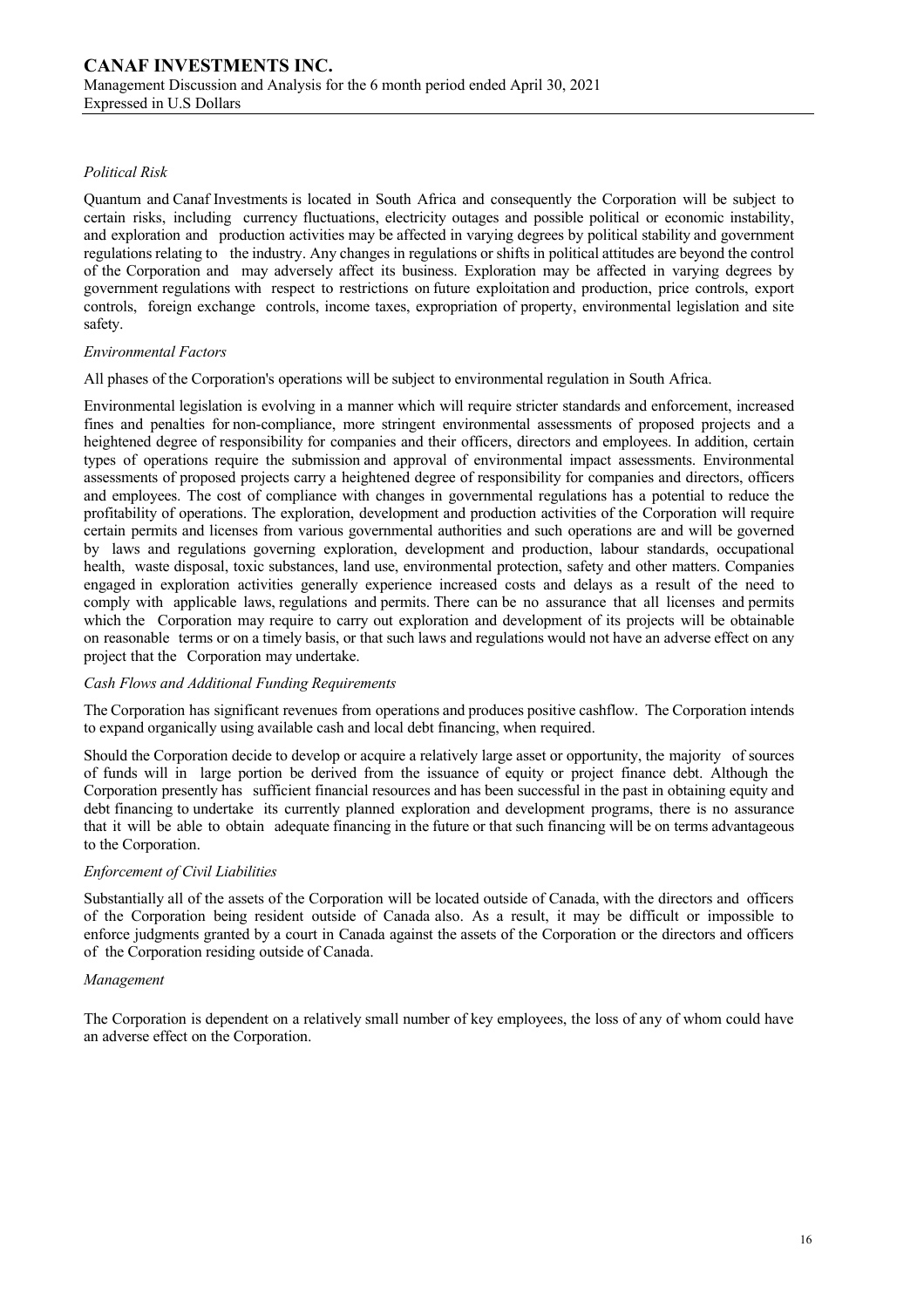# **CAUTIONARY STATEMENTS ON FORWARD-LOOKING INFORMATION**

This MD&A together with the Corporation's consolidated financial statements for the six months ended April 30, 2021 contain certain statements that may be deemed "forward-looking statements". All statements in this MD&A, other than statements of historical fact, that address exploration drilling, exploitation activities and events or developments that the Corporation expects to occur, are forward looking statements. Forward looking statements in this document are statements that are not historical facts and are generally, but not always, identified by the words "expects", "plans", "anticipates", "believes", "intends", "estimates", "projects", "potential" and similar expressions, or that events or conditions "will", "would", "may", "could" or "should" occur. Information inferred from the interpretation of drilling results and information concerning resource estimates may also be deemed to be forward looking statements, as it constitutes a prediction of what might be found to be present when and if a project is actually developed. Although the Corporation believes the expectations expressed in such forward-looking statements are based on reasonable assumptions, such statements are not guarantees of future performance and actual results may differ materially from those in the forward-looking statements.

Inherent in forward-looking statements are risks and uncertainties beyond the Corporation's ability to predict or control, including risks that may affect the Corporation's operating or capital plans, including risks generally encountered in the exploration and development of natural resource properties, such as unusual or unexpected geological formations, unanticipated metallurgical difficulties, ground control problems, process upsets and equipment malfunctions; risks associated with labour and unavailability of skilled labour; fluctuations in the market prices of the Corporation's principal products, which are cyclical and subject to substantial price fluctuations; risks created through competition for natural resource properties; risks associated with lack of access to markets; risks associated with mineral and resource estimates, including the risk of errors in assumptions or methodologies; risks posed by fluctuations in exchange rates and interest rates, as well as general economic conditions; risks associated with environmental compliance and permitting, including those created by changes in environmental legislation and regulation; risks associated with the Corporation's dependence on third parties in the provision of transportation and other critical services; risks associated with aboriginal title claims and other title risks; social and political risks associated with operations in foreign countries; and risks associated with legal proceedings.

Actual results and developments are likely to differ, and may differ materially, from those expressed or implied by the forward-looking statements contained in this MD&A. Such statements are based on a number of assumptions which may prove to be incorrect, including, but not limited to, the following assumptions: that there is no material deterioration in general business and economic conditions; that there is no unanticipated fluctuation of interest rates and foreign exchange rates; that the supply and demand for, deliveries of, and the level and volatility of commodity prices develop as expected; that the Corporation receives regulatory and governmental approvals as are necessary on a timely basis; that the Corporation is able to obtain financing as necessary on reasonable terms; that there is no unforeseen deterioration in the Corporation's activity costs; that the Corporation is able to continue to secure adequate transportation as necessary for its exploration activities; that the Corporation is able to procure equipment and supplies, as necessary, in sufficient quantities and on a timely basis; that exploration activity timetables and capital costs for the Corporation's planned projects are not incorrectly estimated or affected by unforeseen circumstances; that costs of closure of various operations are accurately estimated; that there are no unanticipated changes to market competition; that the Corporation's estimates in relation to its natural resource interests are within reasonable bounds of accuracy (including with respect to size, grade and recoverability of mineral projects) and that the geological, operational and price assumptions on which these are based are reasonable; that no environmental and other proceedings or disputes arise; and that the Corporation maintains its ongoing relations with its employees, consultants and advisors.

Readers are cautioned that the foregoing list of important factors and assumptions is not exhaustive. Forwardlooking statements are not guarantees of future performance. Events or circumstances could cause the Corporation's actual results to differ materially from those estimated or projected and expressed in, or implied by, these forwardlooking statements. The Corporation undertakes no obligation to update publicly or otherwise revise any forwardlooking statements or the foregoing list of factors, whether as a result of new information or future events or otherwise, except as may be required under applicable laws.